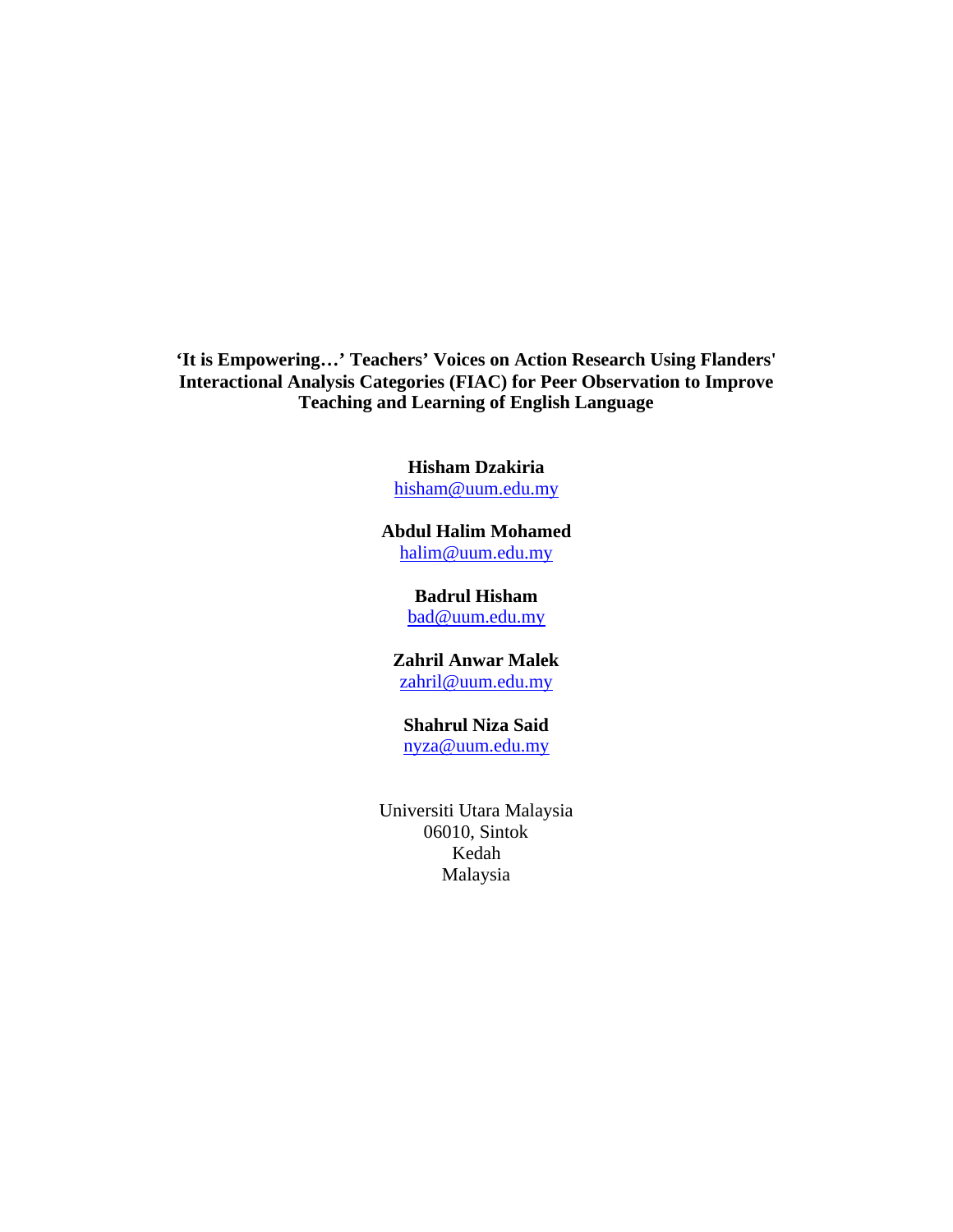## **'IT IS EMPOWERING…' TEACHERS' VOICES ON ACTION RESEARCH USING FLANDERS' INTERACTIONAL ANALYSIS CATEGORIES (FIAC) FOR PEER OBSERVATION TO IMPROVE TEACHING AND LEARNING OF ENGLISH LANGUAGE**

#### **ABSTRACT**

Observing teachers especially experienced teachers can be a difficult task. Nevertheless, observation is an effective means to evaluate the effectiveness of teaching and learning practice of any course or programme. Peer observation is one of the effective ways with relative ease. This paper discusses the findings of a study that involves three ESL (English as a Second Language) teachers at Changlon Secondary School in Kedah Malaysia. This study incorporates the use of Flanders' Interactional Analysis Category (FIAC) for Teacher Support Team (TST) programme between Universiti Utara Malaysia (UUM) and the school. The paper begins first by explaining the involvement of the teachers and their feelings about peer observation. This paper then highlights teachers' feelings and perceptions towards FIAC as an alternative tool to observe and improve teaching effectiveness and how its use create an awareness of the kind of teaching that takes place in their classrooms. The dogma of learner-centred versus teacher-centred teaching was evidently discussed. The paper concludes by providing ways to make the classrooms more learner-centred as opposed to the current practice of the teachers which are more teacher-centred.

#### **INTRODUCTION**

In response to the growing development of new competencies and skills that Malaysian teachers need to learn, it is important for them to have sufficient support and training from the school administrators and the Ministry of education. With the current development of teacher education in Malaysia, teachers need to be adequately trained in order to be well-fit into the new demands of society and the nation. Teachers need and require continuous support to perform their teaching effectively in schools. Institutions of higher learning such as Universiti Utara Malaysia (UUM) have been trying to "get closer" and help schools by providing support through action research collaboration partnerships. The existence of UUM has been vital for the local schools located in the vicinity of the university. The academics of the School of Cognitive Science and Education at UUM has set up an action research team named Teacher Support Team (TST), with the district education office to develop local teachers as active researcher of their own classrooms. One of the goals of this 'partnership' is to increase the rapport between UUM as a research institution and the local schools through the teacher development programme. It incorporates the action research study that is "a study of a social situation with a view to improve the quality of action within it" (Elliott, 1991, p. 69). It is a programme that is directed towards helping teachers improve their work in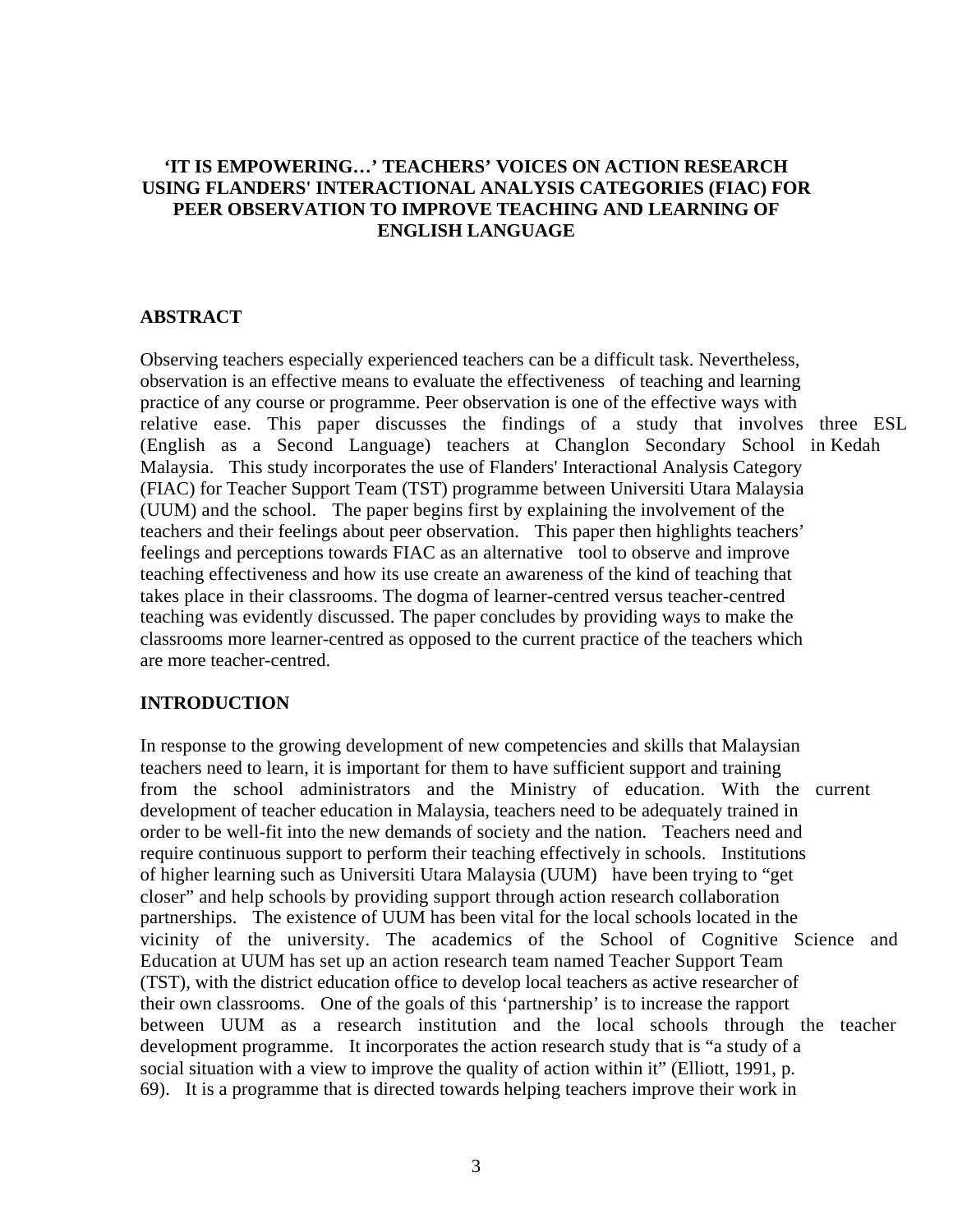school through mutualism or symbiotic relationships (Altrichter et al, 2000; Johnson & Johnson, 2002)

UUM with its TST has been developing its peer observation activities as small-scale research projects. The project which receives support from the state District Education Department has been organising many series of workshops for the local school teachers. TST begins by getting all teachers as 'insiders' to understand what action research is. Teachers at Changlon Secondary School are then encouraged to discuss issues pertaining to their subjects with academics (lecturers as outsiders) in order to make this collaboration become a mutual beneficial process (Somekh, 1994; Johnson & Johnson, 2002). Teachers' attitudes, knowledge and skills in teaching are shared and examined. This paper provides the findings based on an action research that has involved three secondary school teachers of the same school.

## **PURPOSE OF THE STUDY**

This action research presents a venue for teachers of Changlon Secondary School to learn from one another for ways that can increase students' interest in learning effectively. This partnership between university and schools should have mutual relationships in which both live symbiotically and have "pleasurable, challenging and mutually empowering" (Somekh, 1994, p.373). Mutualism that exists could be very beneficial and helpful for teachers to focus on present educational issues and problems (Johnson  $\&$ Johnson, 2002). Moreover, mutualism between "both species enhance their survival, growth and fitness" (Anderson & Herr, 1999 cited in Johnson & Johnson, 2002, p. 69). Through constant meetings, school teachers are informed of the latest research findings related to teaching. The district education department (its equivalent of local education agency, LEA) has been trying to motivate teachers to conduct action research that would eventually benefit their students and the teachers themselves. The research practice is "to create new knowledge and understanding of the complex professional worlds in which we (as teachers) work" (Dadds, 2002, p.12). The teachers are encouraged to actively organise groups. It is believed that by holding discussions and debriefings teachers, knowledge can be kept current on the latest development of teaching and its development.

There are four goals that this research intends to achieve:

- 1. to expose teachers of action research in reciprocal Teacher-Support Team (TST) university-school partnership,
- 2. to get teachers to "learn by doing" research in their own classroom and its activities,
- 3. to reduce the anxiety of teachers thorough peer observation in order to maintain professionalism.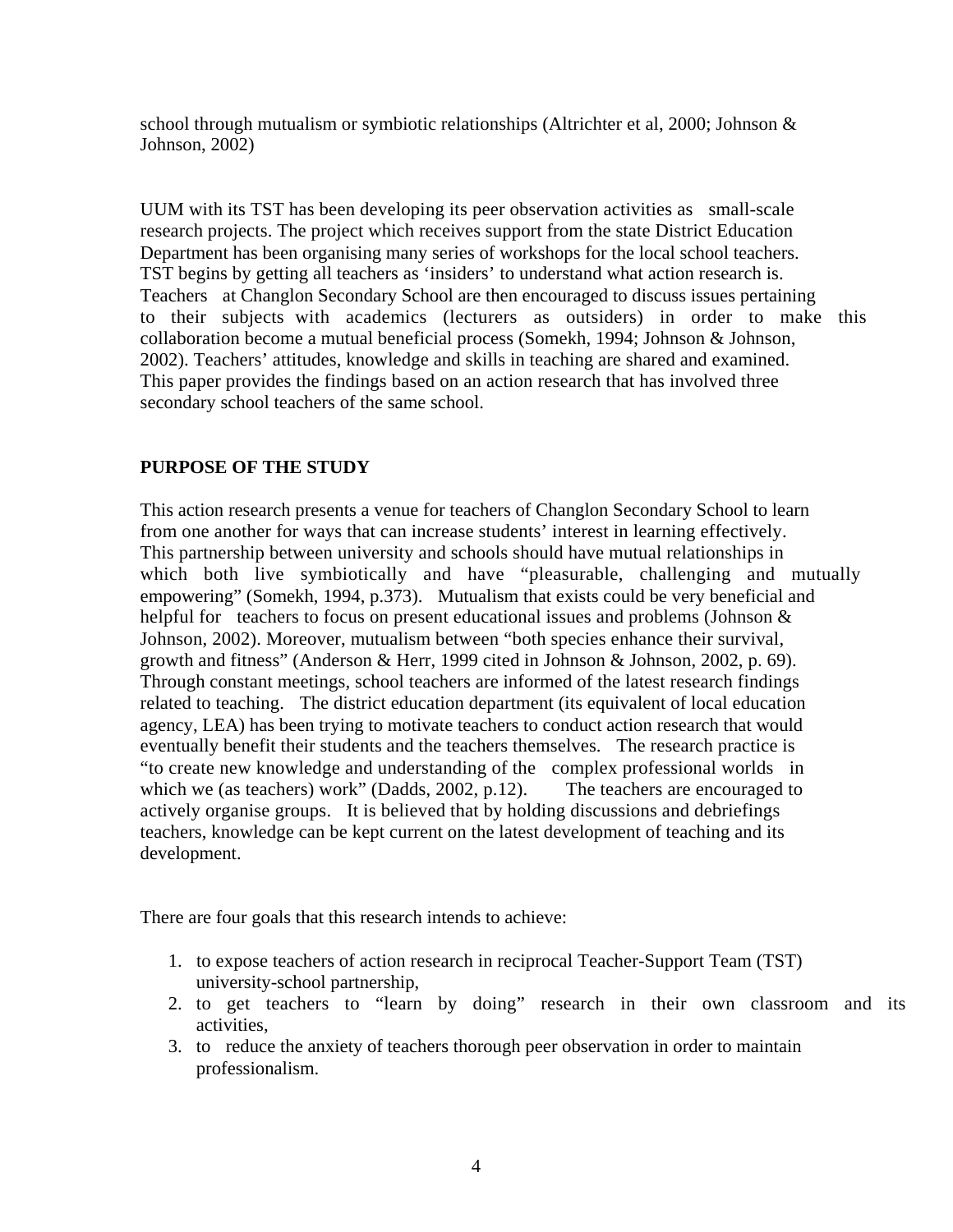## **METHODOLOGY**

This research involves three female secondary English as a Second Language (ESL) language teachers (Teacher A, B and C) to collaborate with UUM lecturers (academics) to form a collegium for participating in professional conversation that would be mutually beneficial to one another. The research partnership uses the model that encourages teachers to plan, act, observe, reflect (Kemmis & McTaggart, 1988). This partnership is planned carefully so that the teachers as insiders would not feel intimidated by the presence of lecturers (as outsiders) fromUniversiti Utara Malaysia.

They are required in this partnership to work together and share their valuable experiences in constant regular meetings and debriefings to enhance their teaching effectiveness (Johnson & Johnson, 2002). The discussion involves teachers in going through five phases: selecting an area or focus, collecting data, organizing data, analysing and interpreting data and taking action (Calhoun, 1994).

The teachers consists of three teachers who are willing to take part in this reciprocal positive partnership. Teacher A is a young trained teacher who has a specialised Teaching English as a Second Language (TESL) certificate from a British university whereas teacher B is an experienced TESL teacher who graduated locally. Teacher C is a bit different as she is an ESL teacher who does not have TESL certificate. However, she is an experienced teacher who has received her education from English-medium school.

As the action research involves planning, action and the evaluation of the result of action, this action research that involves peer observation is documented for others to follow (Kemmis and McTaggert, 1990). The UUM researchers who function as facilitators to the three teachers would conduct meetings and debriefings with the teachers and see what kinds of teaching problems worth researching. Resources and training using certain peer observation methods are also introduced to generate discussions among teachers and university lecturers. In this research practice, teachers are encouraged to sit in a professional conversation in order to "encourage epistemological transformations" (Johnson & Johnson, 2002, p. 47). As teachers spend lots of time in schools, they have the potential of gathering a variety of data for analysis (Stocking, 1990).

The teachers are taught to use peer observation *using Flanders' Interactional Analysis Categories* (FIAC) to gather data for discussions. FIAC has ten categories which are to be observed and recorded. The criteria of FIAC are as follows: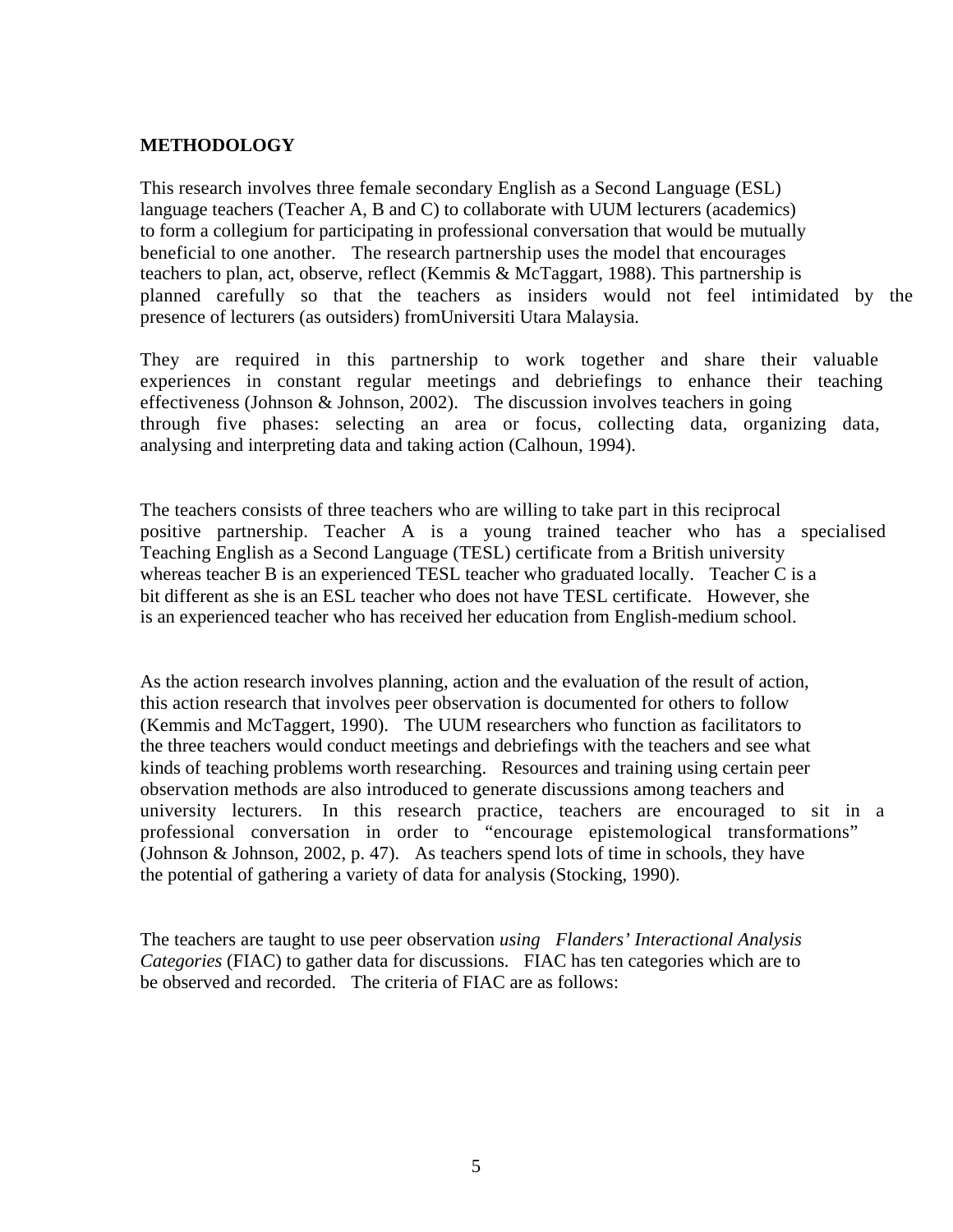#### Direct Influence

- 1. acknowledges feelings
- 2. praises or encourages
- 3. uses ideas of students
- 4. asks questions

## Direct Influence

- 5. lectures or orients
- 6. gives directions
- 7. criticises or justifies authority

## Student Talk

- 8. student talk limited
- 9. student talk unlimited or initiated
- 10. silences or confusion

## **LITERATURE REVIEW**

As the Malaysia Ministry of Education demands teachers to change, *action research* such as TST is very useful to motivate teachers to increase their knowledge (Bassey, 1995, p.3). Action research is still not well established in Malaysian schools particularly in the State of Kedah (northern state of Malaysia). As a method of inquiry, TST tries to make teachers aware of the benefits that they can gain by actively engaging in action research (McKernan, 1991). This action research highlights "the essential feature of this approach, which involves the testing out of ideas in practice as a means of improvement in social conditions and increasing knowledge" (Kemmis & McTaggert, 1988, p.6). Teachers and university lecturers are encouraged to participate in professional conversation and internalise collaborative research culture (Stanulis et al., 2002).

According to Keating et al. (1998), "teachers conducting research in their classrooms can apply theory and research to applied practice; produce information to individual teachers' curriculum and classroom methodologies; utilize valuable data from the source; create a platform to disseminate knowledge to teachers locally, regionally, and nationally; and encourage teachers to apply problem-solving skills to real situations ".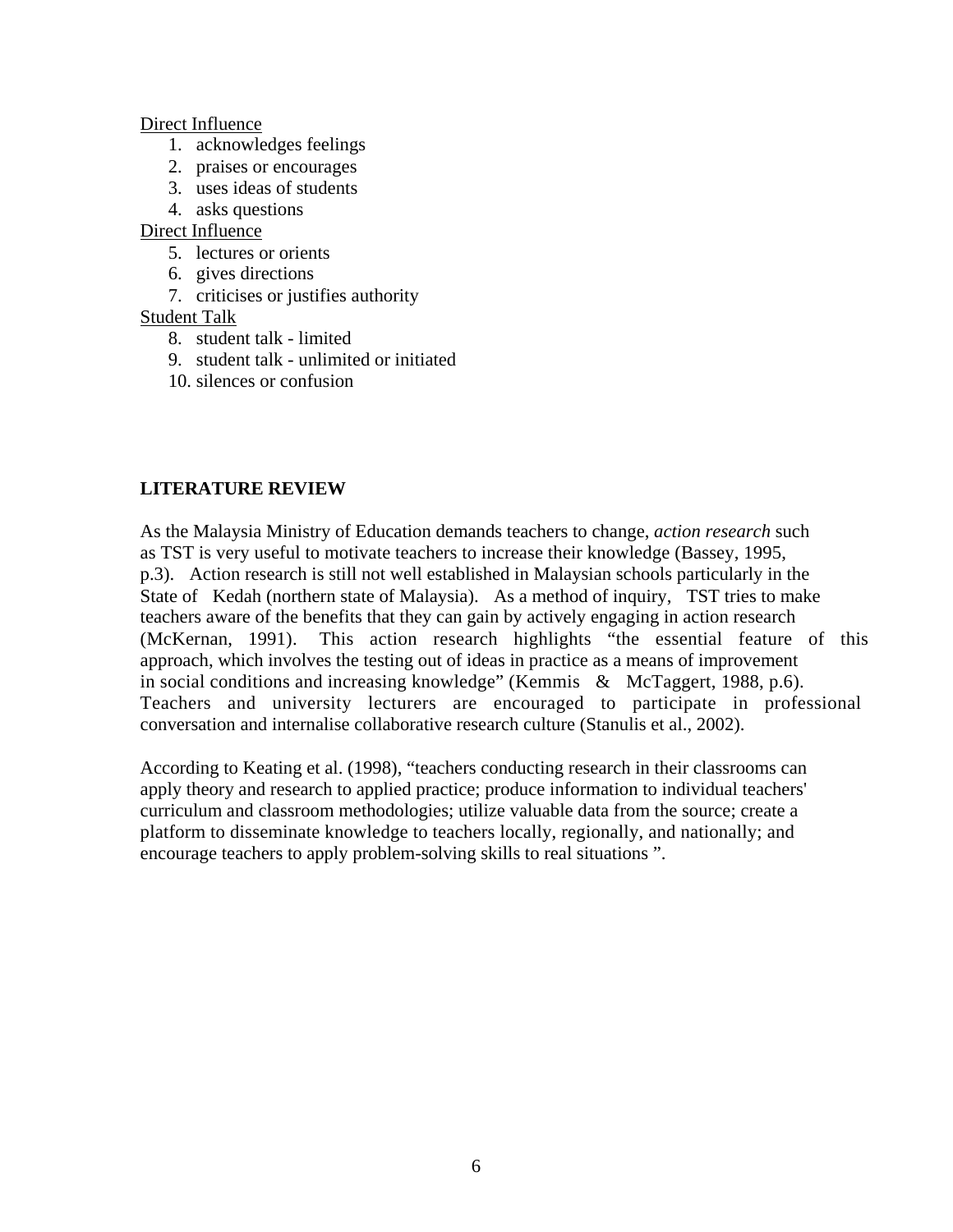This partnerships permit teachers and lecturers of UUM to collaborate and produce better performance in their teaching practices. The research which receives strong support from the District Education Office could be carried out as the office also has certain fiscal allotment to conduct in-house secondary teacher development programmes. This partnership is fully supported by the district education office as it perceives that teachers would gain benefits in building their professionalism as teachers. In addition, this research activity would help inculcate positive culture of professional teachers as "the school culture becomes one of the most critical sites of socialisation as teachers struggle to conform or to resist within the cultural context of the school" (Johnson & Johnson, 2002, p. 47-48).

The teachers as they involve in action research would benefit tremendously as they know the students they teach and the atmosphere the live to teach in. It gives an opportunity to carry out "development work for their schools … and broaden their knowledge and their professional competency" (Altrichter et al. 2000). TST as a form of action research is of systematic self-critical enquiry, school teachers as insiders can learn to take part in professional conversations among themselves (Stenhouse, 1975; Ruddock & Hopkins, 1985; Dadds, 2002). Furthermore, teachers' knowledge of pedagogy would be updated as they get themselves involved in the action research. Besides, it is important to highlight that teachers' pedagogy based upon the attainment of clearly defined single instructional objectives within an instructional framework (Hallam & Ireson, 1999, p.84). They need to consider what teaching strategies to use after making careful analysis of their learners, learning environment and learning activities.

Hallam and Ireson (1999) cites that "a pedagogy of secondary education may include:

*Consideration* of the aims of education and the values which underpin teaching; *Knowledge* of theories of learning;

*Knowledge* of different conceptions of teaching;

*Knowledge* of models of teaching and learning and the dynamic interaction between student characteristics, the characteristics of the learning environment, task demands, the processes of learning and teaching and different kinds of learning;

*Understanding* of how these can be operationalised in the classroom;

*Knowledge* and *skills* for evaluating practice, research and theory relating to education" (p.71).

Related to pedagogy are the teaching skills which can be defined as 'those microbehaviours" that the effective teacher constantly exhibits when teaching a class". Teachers should use the opportunity to share their teaching practices by collaborating in a research activity. Amongst the skills stated in McBer's report (2000) include:

- 1. involving all pupils in the lesson;
- 2. using differentiation appropriately to challenge all pupils in the class;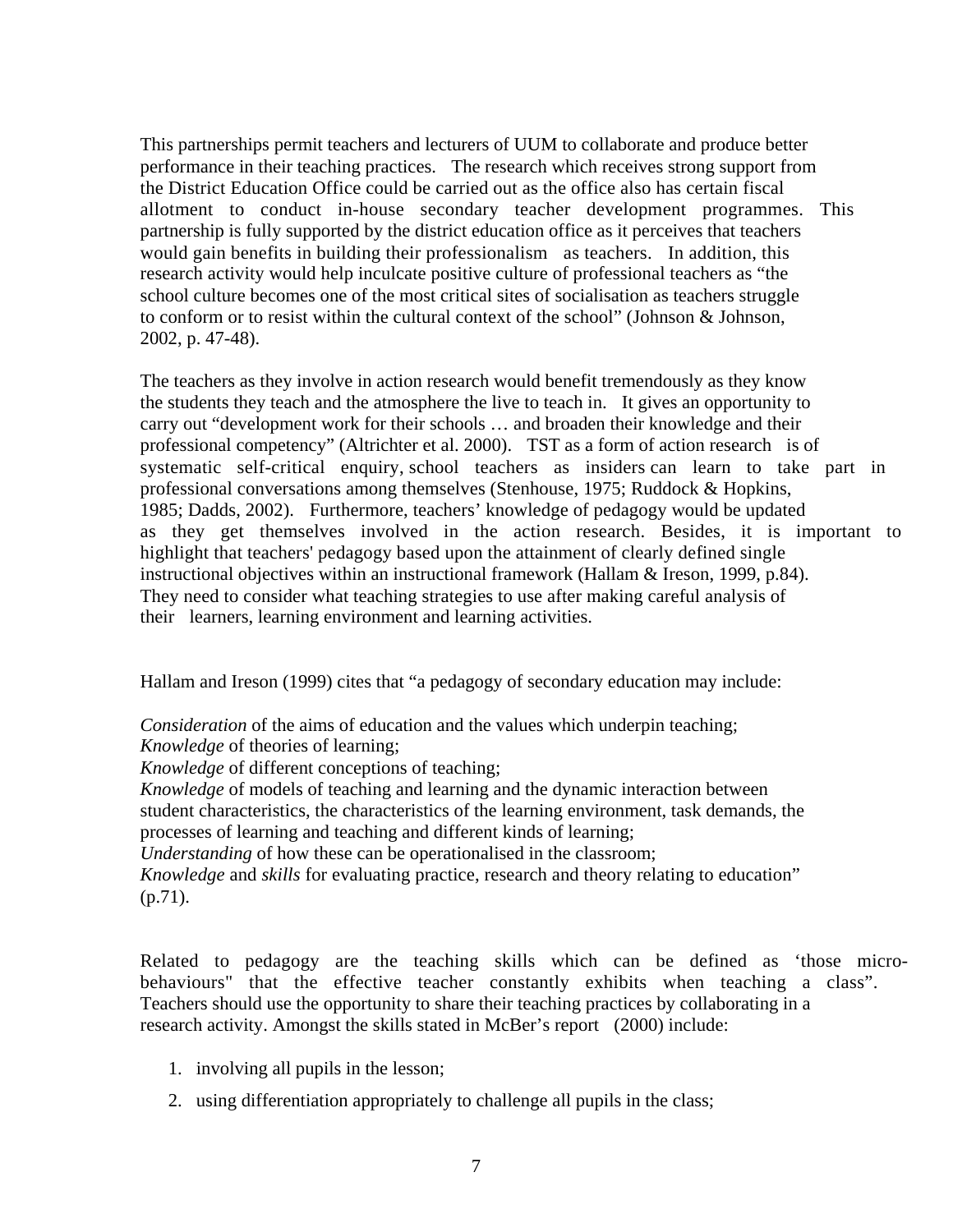- 3. using a variety of activities or learning methods;;
- 4. applying teaching methods appropriate to the national curriculum objectives;
- 5. using a variety of questioning techniques to probe pupils' knowledge and understanding.

The action research as it informs teachers' strengths and weaknesses can certainly improve teachers' pedagogical skills. Teachers' use of teaching methods could be shared and discussed through the mutualism. Instructional methods can be defined as "ways of helping someone to learn" (Reigeluth, 2001). They need "to actively make these connections between what the learner already knows and the new information" (Morrison et. al., 1996, p.124). The research activity would increasingly "generate pedagogic knowledge that illuminates processes and aids us in our understanding of how and why decisions were taken, and their effects on learners" (Pike, 2002, p.30). In addition, this research initiative can be very beneficial by "establishing ways for academics and practitioners to work together more critically" (Johnson and Johnson, 2002, p. 80).

This partnership, if exists, would certainly helps teachers understand what teaching is all about. It allows teachers to look into and discuss several interconnected aspects related to teaching. Their roles as teachers would "help children towards a critical understanding of the world and cultural environment in which they live" (Goodwyn & Findlay, 1999, p. 31) as cited by Pike (2002). Also, as teachers and academics, we could " 'learn as they go' , to develop insights into our context, and to develop understandings of our practice, it promotes incremental social and cultural changes in our teaching and learning" (Johnson & Johnson, 2002, p. 80). Pertaining to discussion over teaching, Mcber (2000) cites seven factors pertaining to teacher effectiveness as shown in the model below.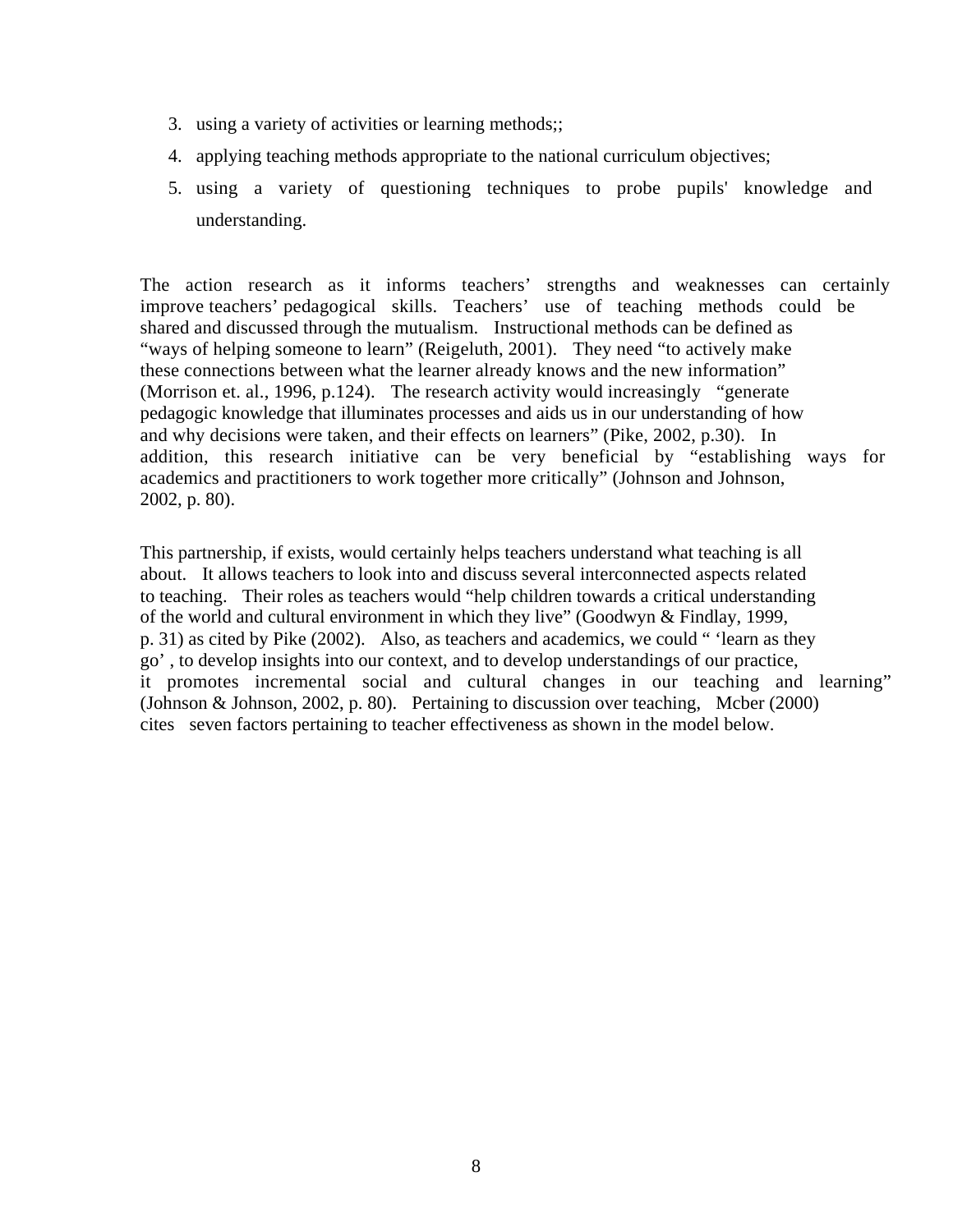

Model of Teaching Effectiveness (McBer, 2000)

The action research as it involves observation of teaching must take into consideration many skills engaged in the teaching process. The group collaboration would give the opportunities for teachers to discuss the appropriate skills that can help them teach effectively in their classrooms. Seven skills such as planning and preparation, lesson presentation, lesson management, classroom climate, discipline, assessing pupils' progress and reflection and evaluation can be used to help teachers function well in schools (Kyriacou, 1998, p. 8).

In the research partnership between teachers and lecturers, teachers can try out different ways of using and applying theories of learning. This is important as the teachers as insiders know their students well and would most likely want to resolve problems. The teachers' study of their own problems could apply theories and research knowledge to applied practice. They could form a group of teachers as consultants that can provide knowledge and disseminate whatever they learn to teachers at the nearby areas. Teachers through such action research group could encourage applying problem-solving skills to real situations from discussions held among themselves. The teachers can learn to interact with the world and with others when they get involved in collaborative action research (Kemmis & Wilkinson, 1998). It is vital process as action research is "a learning process aimed at contributing both to the practical concerns of people in an immediate problematic situation…" (Rapoport, 1970, p.499).

The CRASP model that is developed by Zuber-Skerritt (1992) provides important framework for action research.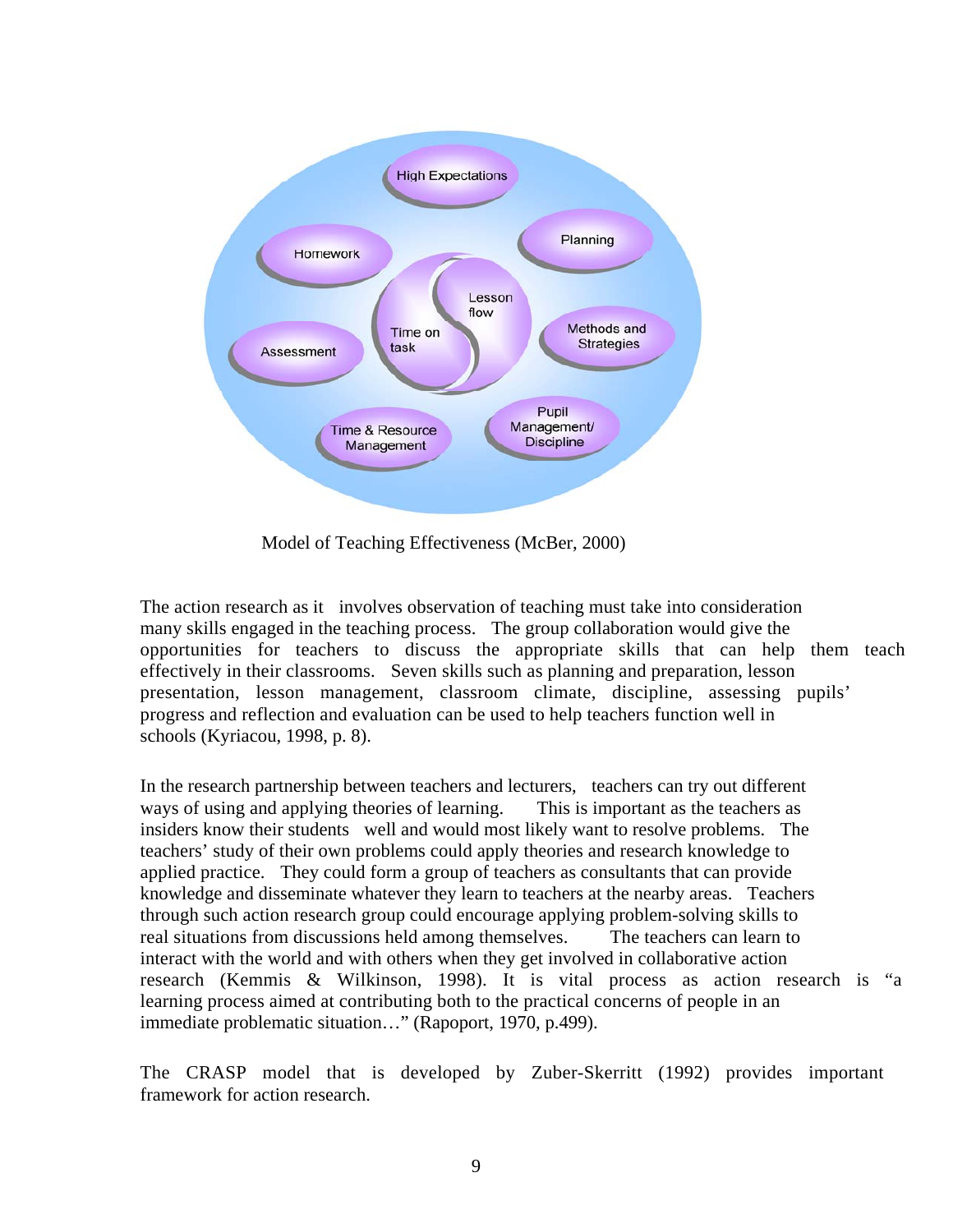**C**ritical collaborative enquiry by **R**eflective practitioners being **A**ccountable and making the results of their enquiry public, **S**elf-evaluating their practice and engaged in Participative problem-solving and continuing professional development (p.15).

The teachers would be encouraged to discuss why and how decision about teaching are reached. Such research process requires teachers "to generate pedagogic knowledge that illuminates processes and aids us in our understanding of how and why decision were taken, and their effects on learners" (Pike, 2002, p. 30).

The university-school partnerships would symbiotically benefit as they (the teachers and lecturers) hold group discussion. This research tries to improve instruction among teachers though clinical peer observations. As reflective practitioner, this research activity will encourage them to look into their classrooms and discuss their problems pertaining to teaching and learning performance among students (Schon, 1993). Action research could improve their teaching in order to get students learn better. Teachers' skills can be improved by reflecting them via reflective discussions (Schon, 1983). As 'actors' in their own classroom , teachers have the privileges in understanding their students (Kemmis, 1993). From the discussions that are generated in the research activity among the university and the school, transfer of knowledge and skills could occur more frequently and immediate (Pike, 2002).

Besides teaching, teachers' questioning skills could be very useful to observe. This could also be discussed via discussions. Undeniably, questioning skills are also important to teaching. Kyriacou (1998) mentions that reasons for asking questions are:

- $\Box$  "to encourage thought, understanding of ideas, phenomena, procedures and values;
- $\Box$  to check understanding, knowledge and skills;
- $\Box$  to gain attention to task, enable teacher to move towards teaching points, as a 'warm' up' activity for pupils;
- $\Box$  to review, revision, recall, reinforcement of recently learnt point, reminder of earlier procedures;
- $\Box$  for management, settling down, to stop calling out by pupils, to direct attention to teacher or text to ward of precautions;
- $\Box$  specifically to teach whole class through pupil answers;
- $\Box$  to give everyone a chance to answer;
- $\Box$  to prompt bright pupils to encourage others;
- $\Box$  to draw in shyer pupils;
- $\Box$  to probe pupils' knowledge after critical answers, redirect questions to pupils who asked or to other pupils; and
- $\Box$  to allow expressions of feelings, views and empathy" (p. 34 35).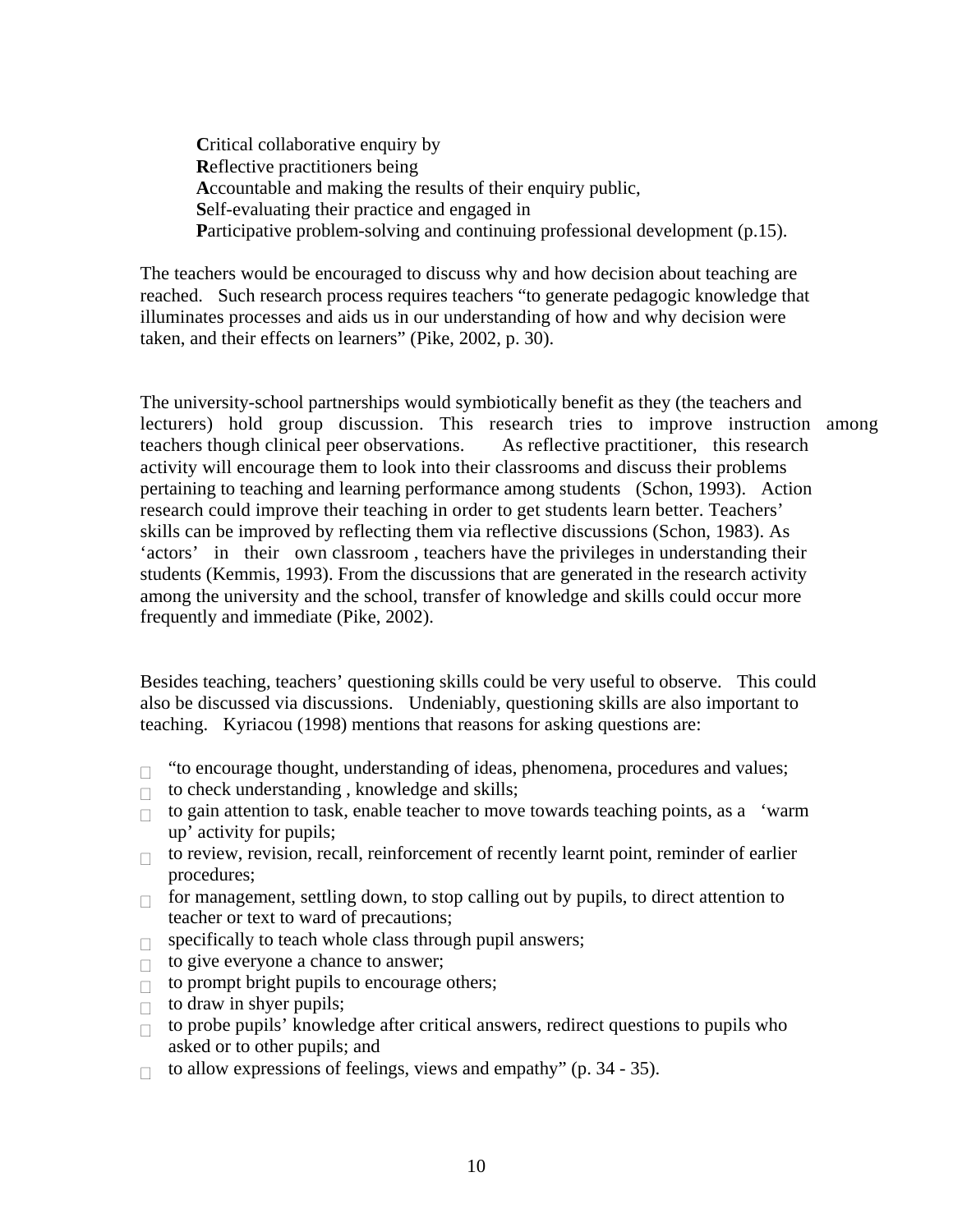Through the process of reflection in action research activity, teachers would be able to find solutions to their problems and improve learning instruction in their classrooms. The teachers should use the group discussions before their observation to discuss what teaching and learning areas to focus and what changes or improvement they want to make (Pike, 2002; Elliott, 1991, Altrichter et al., 2000). The teachers involved would get together regularly to decide on what problem areas to research in to their classrooms. While the teachers act as active researchers, the researchers functions as facilitators. The function of the researcher as facilitator would try to reduce the anxiety level among teachers when they are to be observed. Teachers should not be intimidated by observations. Instead, they should welcome observation that could bring many advantages to them. By participating in what they are doing and in discussions, teachers' knowledge of current development is updated regularly. Discussions that are regularly conducted would help teachers to collaborate and reflect, learn from each other's experience and document their findings which would be very useful in fulfilling their needs as teachers (Johnson & Johnson, 2002, p. 79)

The action research should encourage teachers to be more critical in their analyses of their students performance since it functions as a "systemic inquiry that is collective, collaborative, self-reflective, critical and undertaken by participants in the inquiry" (McCutcheon & Jung, 1990, p. 148). This TST at UUM tries to explore what teachers know about observations and theories of learning and teaching. Teachers are encouraged to work with one another and to collaborate so that they can be critical of each other.

As action research is useful to the profession and development of individual teachers, teachers who are involved in action research would be taught to improve their abilities to analyse and reorganize knowledge as well as to make knowledge communicable (Altrichter et al., 2000). This research enables lecturers as facilitators to provide teachers with self-reflection of their own teaching practices in order to improve their teaching performance gradually. This research as it intends to improve teaching should be goal-oriented. Eventually, the confidence in teaching would make an impact to personal growth of teachers (Pike, 2000). The teachers-academics relationships would establish intimate discussions as this action research would "provide English teachers with research perspectives as well as the methodological tools needed to transform practice and to set their own agenda for change" (Pike, 2002, p. 34). This could help teachers to engage into the interplay of their own data and develop concepts (Strauss & Corbin, 1998).

This practical and deliberative mode of action research conducted is originally aimed at getting teachers to participate in research activities so that teachers could keep abreast of the current development of teaching and learning (Grundy, 1988; McKernan 1991).

In this practice of action research, observation and interviews are used to conduct the research. The language teachers of the school are asked to conduct peer observation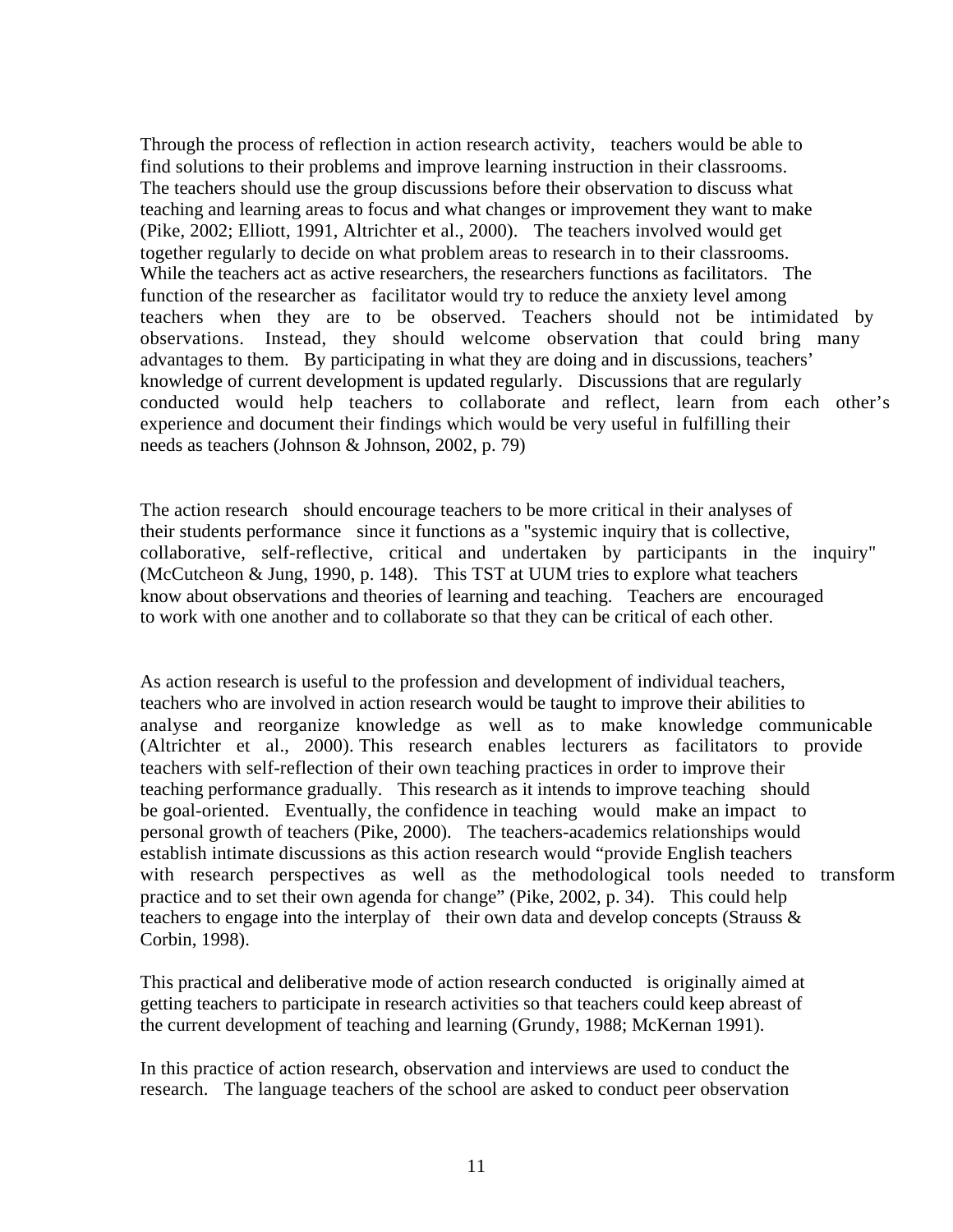using Flander's Interactional Analysis Categories (FIAC) (Flanders,1970). Teachers are to observe one another and analyse the data they get from their observation. The analysis of data is then discussed. Interviews are conducted to find out what benefits and experience they get by participating in this action research.

Teachers need to conduct a few sessions of discussions on peer observation and later encouraged to use Gagne's Nine Events of Instruction (1992) in their peer observation. Instructional events are useful to guide teachers in ensuring that their lessons are completed (Gagne et al., 1992; Smith and Ragan,1993). Gagne et al. (1992) proposes the nine events of instruction that are vital to produce effective classrooms.

- 1. Attending gain learner's attention
- 2. Expectancy inform learner of objectives
- 3. Retrieval recall relevant information and/or skills to working memory or stimulate recall of prior learning.
- 4. Selective perception remembering stimulus features, distinctive features.
- 5. Semantic encoding provide learning guidance
- 6. Retrieval and responding elicit a performance
- 7. Reinforcement provide informative feedback
- 8. Cueing retrieval assess performance
- 9. Generalising applying learning to a new situation

#### **RESEARCH FINDINGS**

The meetings of the research activity have been very useful to get them to be involved in the discussions. The teachers agreed that *'the discussions were very interesting as there were many areas that they could focus'* When asked about Gagne's nine events of instructions, they thought that *'it is helpful to complete a lesson well.'* The following is the table of the survey of nine events of their classrooms. They were very surprised to see the low percentage of aspects that are important to teaching practice. They expressed that *'the nine events helped them in approaching their teaching more effectively in the future.'* They realised that they *'should be more creative and sensitive in getting students' attention.'* From the observations, they' *can only know how much they informed their students of the objectives of what is to be learned.'* They expressed dismay that *'they can perform better by telling learners of the goals of the lessons.'* They felt that they *' to be more careful in stimulating students' prior knowledge to get them to participate in the classrooms.'* In providing guidance, they felt that *'not much has been done to provide support for the learners.'* One of the teachers said that *'her failure to provide support may have caused students to be left behind in their classrooms.'*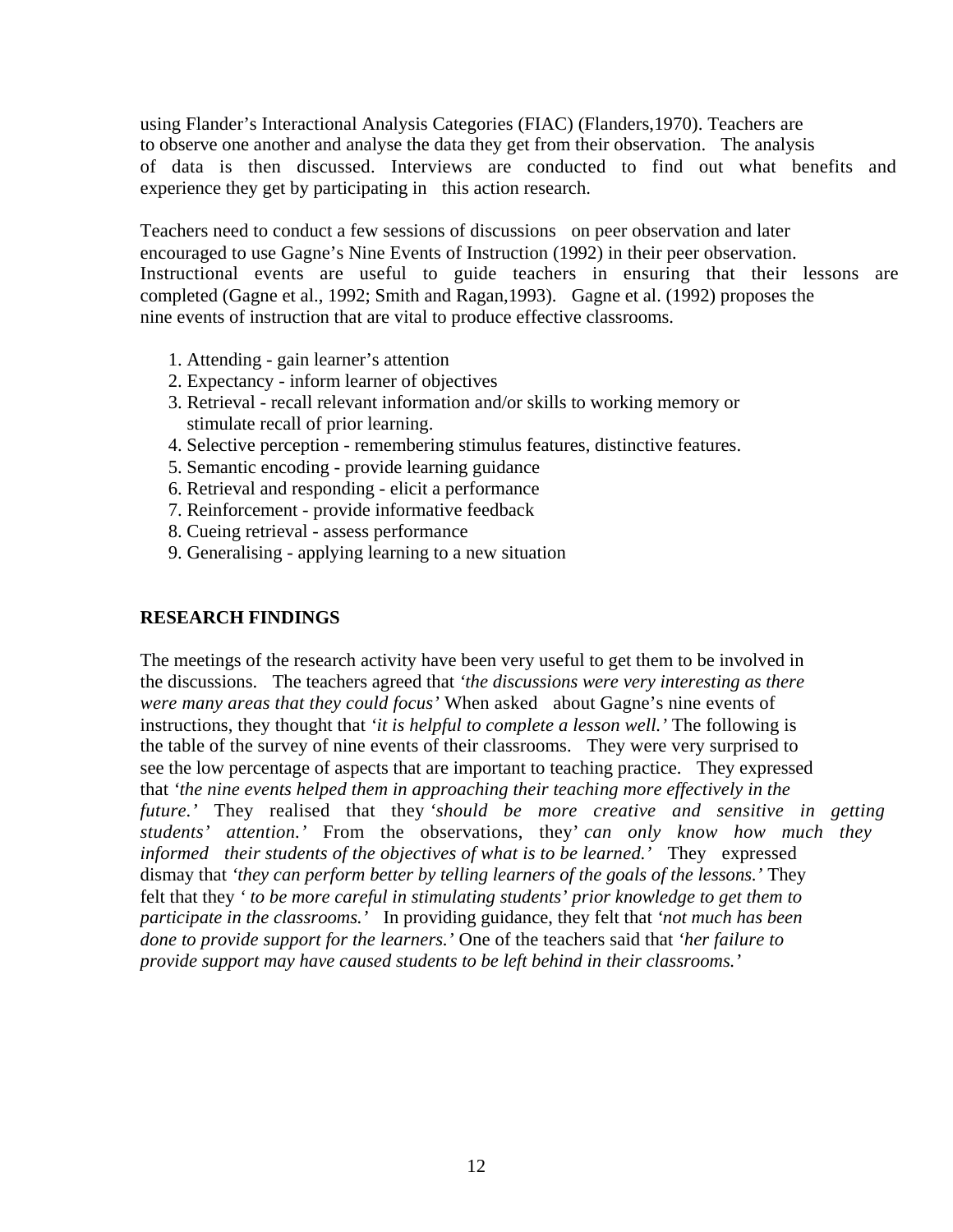| Nine events of instruction           | percentage observed<br>Average<br>as<br>whole |                             |                            |  |  |  |  |
|--------------------------------------|-----------------------------------------------|-----------------------------|----------------------------|--|--|--|--|
|                                      | <b>First</b><br>observatio                    | <b>Second</b><br>observatio | <b>Third</b><br>observatio |  |  |  |  |
|                                      | n                                             | n                           | n                          |  |  |  |  |
| gaining attention                    | 4.2%                                          | 3.3.%                       | 2.3%                       |  |  |  |  |
| informing learners of the objective  | 4.4%                                          | 3.3%                        | 3.2%                       |  |  |  |  |
| stimulating recall of prior learning | 5.3%                                          | 5.5%                        | 5.4%                       |  |  |  |  |
| presenting the stimulus              | 5.5%                                          | 5.5%                        | 5.6%                       |  |  |  |  |
| providing learning guidance          | 4.3%                                          | 5.0%                        | 5.1%                       |  |  |  |  |
| eliciting performance                | 4.5%                                          | 4.3%                        | 4.5%                       |  |  |  |  |
| providing feedback                   | 4.2%                                          | 4.3%                        | 4.2%                       |  |  |  |  |
| Assessing performance                | 8.7%                                          | 7.8%                        | 8.2%                       |  |  |  |  |
| enhancing retention and transfer     | 2.5%                                          | 2.3%                        | 2.4%                       |  |  |  |  |

#### **Table 1: Data of Teachers' Use of Gagne's Nine Events of Instruction**

They thought that by having nine events of instruction, they '*can ensure that their teaching is effective as they provide goals, check students' understanding of previous lesson before they can assess students' performance.'* They could clearly notice that they 'have not been doing enough to guide students' learning.' One of the teachers mentioned that they realised that they *' failed in teaching the student. Before I thought I have good teaching skills but I was wrong.'* When feedback was measured, teachers noticed that they were not giving enough feedback to their learners. The teacher C said that *'I wanted to focus more on the feedback. Students did not know whether they were correct or incorrect in giving answers.'* One teacher said that *'it is noticeable that they (the teachers) spent a lot more time assessing students.'* They admitted that *'they were giving exercises in the classrooms and giving answers to all students'* They discussed in the meetings that *'they should focus on getting students to participate as they have made them passive teachers and students.'* Teachers agreed that they *'did not spend a lot of time in enhancing recall or transfer of knowledge.* Looking at the overall results of the nine events, they were very frustrated to find that they were *'very low in getting students attention and enhancing recall and transfer of knowledge.'* They wanted to learn more about ways to get teachers to enhance students' recall of information. One teacher stated clearly that *'enhancing recall is the most important thing in teaching. If teaching did not emphasise recall or transfer, they were just wasting time. Why do we teach if we don't teach student how to retain information taught.'*

Peer observation among the teachers has produced overwhelming support from the teachers. It reinforces the benefits of action research that is 'the development of actionorientated critique has three phrases: theory, enlightenment and action" (Grundy 1982, p. 358). The teachers commented that *'it provides new environment for us to improve their teaching practice.'* They were very helpful and willing to share their experience as language teachers. The discussions held between UUM lecturers and the teachers were very useful as they could *'share their experiences and methods of teaching'.* It provides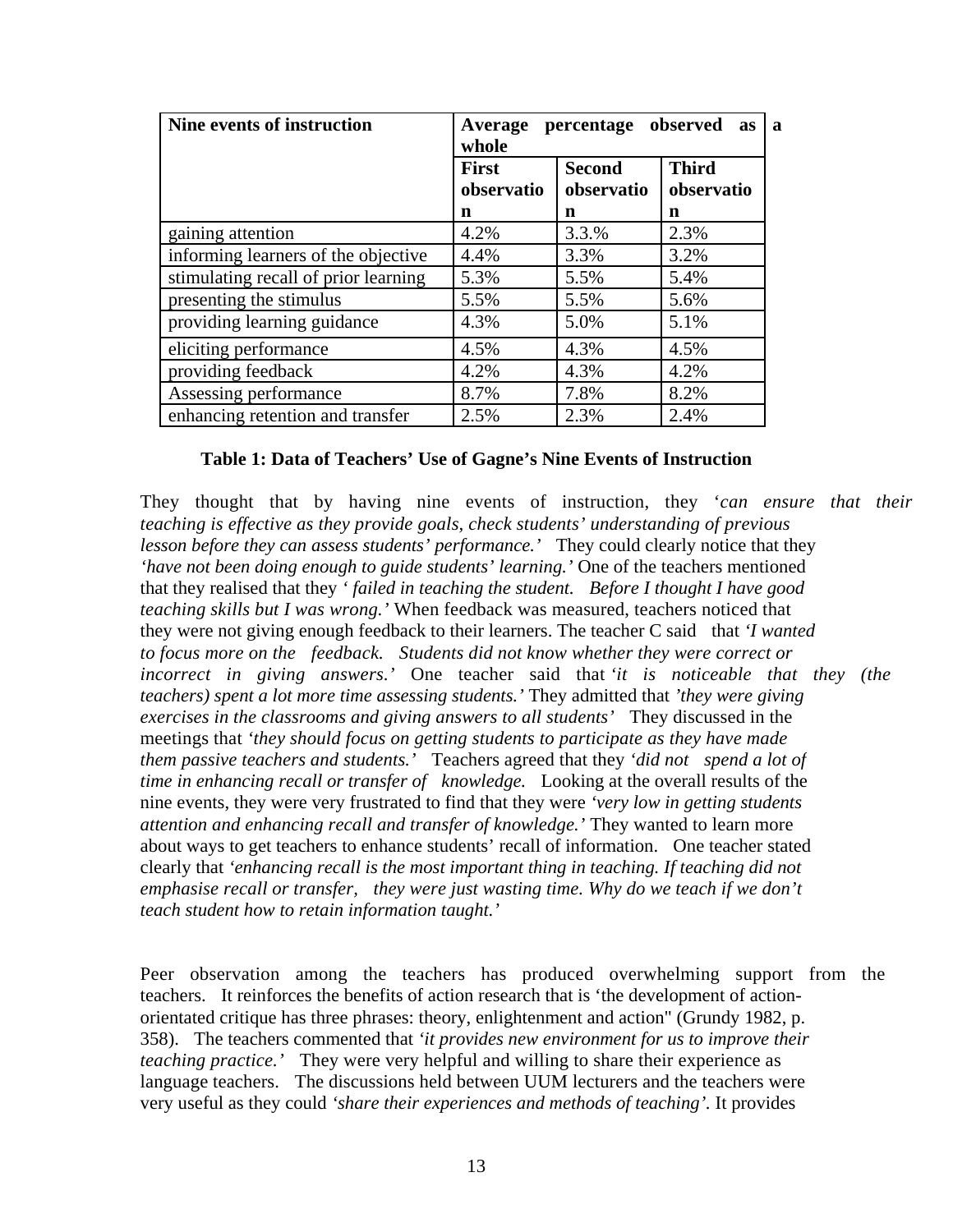a forum to discuss and *'document teaching methods they feel are effective to use to get teachers to make students participate in their classroom.'* They have not had any formal teaching discussions before. They thought by having meetings and discussions, they can be more open-minded and share their experiences. They certainly feel that they *' like the discussion and action research as it encourages them to engage into their own teaching classrooms.'* It also gives them *'the chance to hear others and try out other possibilities.'*

Table 2 below depicts the results of teachers' observation of their peers. The teachers involved in the research were surprised the kind of teaching that took place when they were observed by their colleagues. They felt that *' it is embarrassing to find out the kind of indirect influence they have had in their classrooms.'* The realized that by observation, it is more relaxing to sit down and talk about the ways they could go about in getting students to talk more. They feel that the observation is timely as *'this is important for the development of students.'* All the teachers realize that they have been *'talking a lot more in the language classrooms.'* They did not realize how much confusions and silences that have taken place in their language sessions. The suggest that they '*want to work further to improve the student-teacher talk in the English as a Second language classrooms.'* They indicate that *'they are serious in getting involved in this action research as it is an opportunity to focus their problems at hand.'*

|                              | <b>Teacher A</b><br>(TESL certified<br><i>teacher</i> ) |     | <b>Teacher B</b><br>(local<br>TESL<br>graduate) |     | <b>Teacher C</b><br>$(English -$<br>medium school<br>experienced<br><i>teacher</i> ) |        |
|------------------------------|---------------------------------------------------------|-----|-------------------------------------------------|-----|--------------------------------------------------------------------------------------|--------|
| Indirect influence (average) | 42%                                                     | 45% | 30%                                             | 28% | 8%                                                                                   | $10\%$ |
| Direct Influence (average)   | 31%                                                     | 30% | 38%                                             | 43% | 57%                                                                                  | 60%    |
| Student-Talk (average)       | 22%                                                     | 17% | $10\%$                                          | 13% | 15%                                                                                  | 13%    |
| Silences/Confusion           | 5%                                                      | 8%  | 22%                                             | 16% | 20%                                                                                  | 17%    |

**Table 2: Data on Teachers' Observations using FIAC**

Many past observations that they experienced involved an authority from the Office of Education Department. The teachers had never been involved in peer observation. The peer observation is the first they '*had been involved in peer observation.'* However, all of them felt that they are very positive in helping one another and admitted that *'there was always room for improvement in teaching practice.'* They felt that their peers could be another person who should be responsible for their own teaching skills. It is also indicated that they want *'to increase the number of observation and to even video-record their teaching so that they can analyse what is wrong with their teaching.'* They all agree that they '*can help improve their language classes by sitting to discuss the problems and*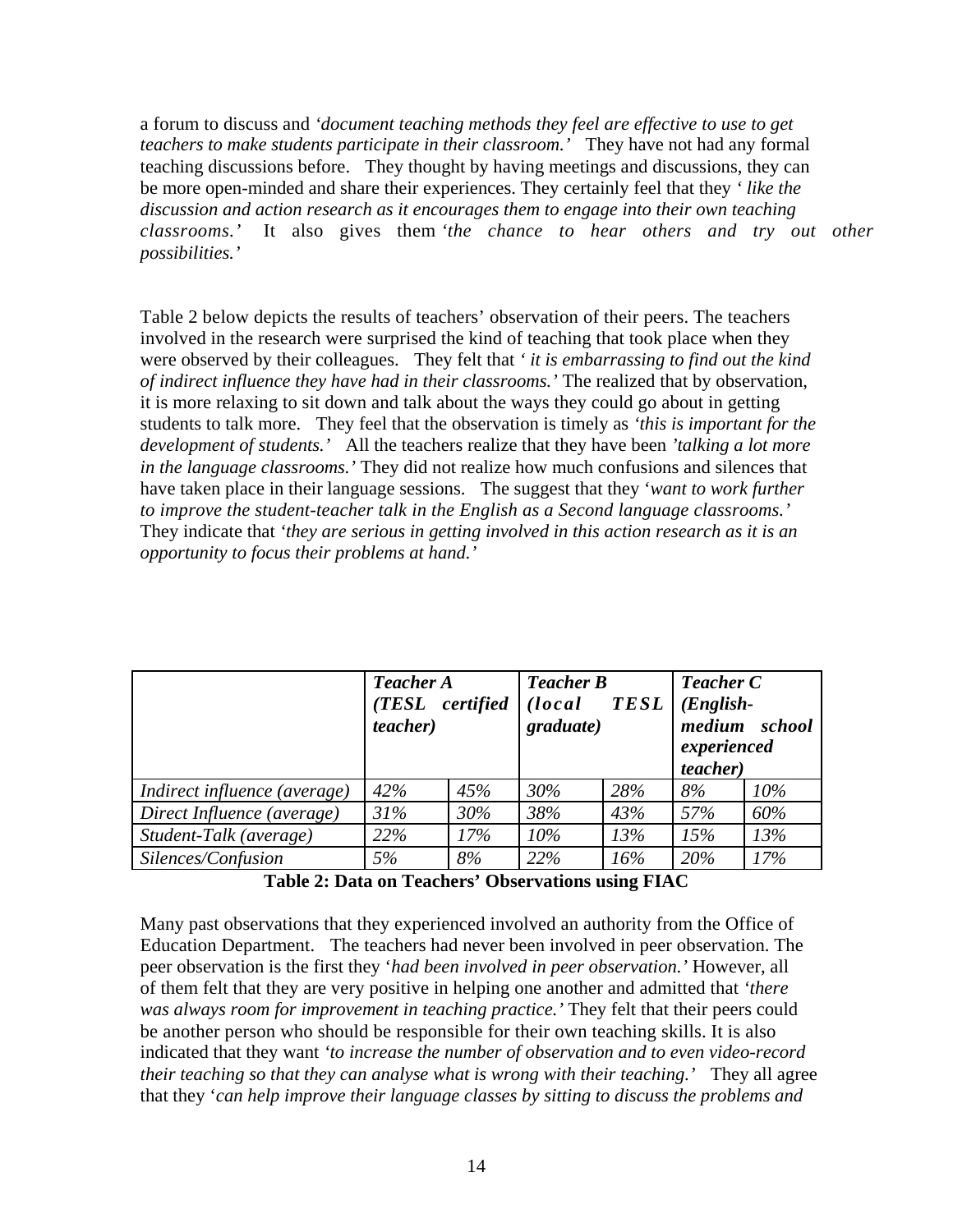*increase student talk in the classrooms.'* They expressed that *'they want to reduce the confusion and silences in the language sessions.*' The teachers were *'a bit surprised with the kinds of discussions that were generated during the sessions of meetings and debriefings.'*

This inquiry into their teaching could be done by actively engaging themselves in the action research. Action research is defined as a "systemic inquiry that is collective, collaborative, self-reflective, critical and undertaken by participants in the inquiry" (McCutcheon and Jung 1990, p. 148). They can feel that *' their weaknesses and strengths are explored with other teachers who participated in the peer observations practice.'* The teachers felt that they *'were encouraged to work with one another and were open-minded about their peers' comments.'* This research practice *'provides the teachers with self-reflection of their own teaching practices and gives them the opportunity to improve their teaching performance gradually.'*

The group of teachers felt that *'it is interesting to see teachers discuss more important stuff in the canteen and school meetings.*' They felt that their motivation has been high and felt that *' there is always something new to learn.'*

Cohen and McKeachie (1980) identify ten things that peers could use to comment on their colleagues' teaching. The ten aspects could be: mastery of course content, selection of course content, course organization, appropriateness of course objectives, appropriateness of instructional materials, appropriateness of evaluative devices, appropriateness of methodology used to teach specific content areas, commitment to teaching and concern for student learning, student achievement and support of departmental instructional efforts. By getting involved in the action research, they felt that they *'can easily comment on their peers' teaching skills when they collaborate in the research such this.'* They even mentioned that *' the action research has given them better ways of dealing with their problems'.* Their self-esteem is protected when they collaborate in this research activity. Elliott (2001) cites that "the more teachers value themselves as action researchers, the greater their ability to tolerate losses of self-esteem (p. 37)." He further explains that "the more open teachers are to feedback from other teachers, the greater their ability to self-monitor their classroom practice (p.38)." Elliott says that "the more able teachers are at self-monitoring their classroom practice, the more likely they are able to bring about fundamental changes in it (p. 38)."

The teachers' engagement as researchers in this study manifest the important of peer observation. Braskamp and Ory (1994) cites that it is useful those "who wish to analyse their own teaching and student learning can benefit from a colleague's observation. Such classroom observations can be flexible and informal (p. 202)." Teachers admitted that they *'like the action research as it gives others the chance of learning from each other, and most important of all, its empowering and gives a sense of what you do and what to improve in the future'* The teachers collectively agree that '*the action research should be participated by others who want to improve their professionalism.*' They can easily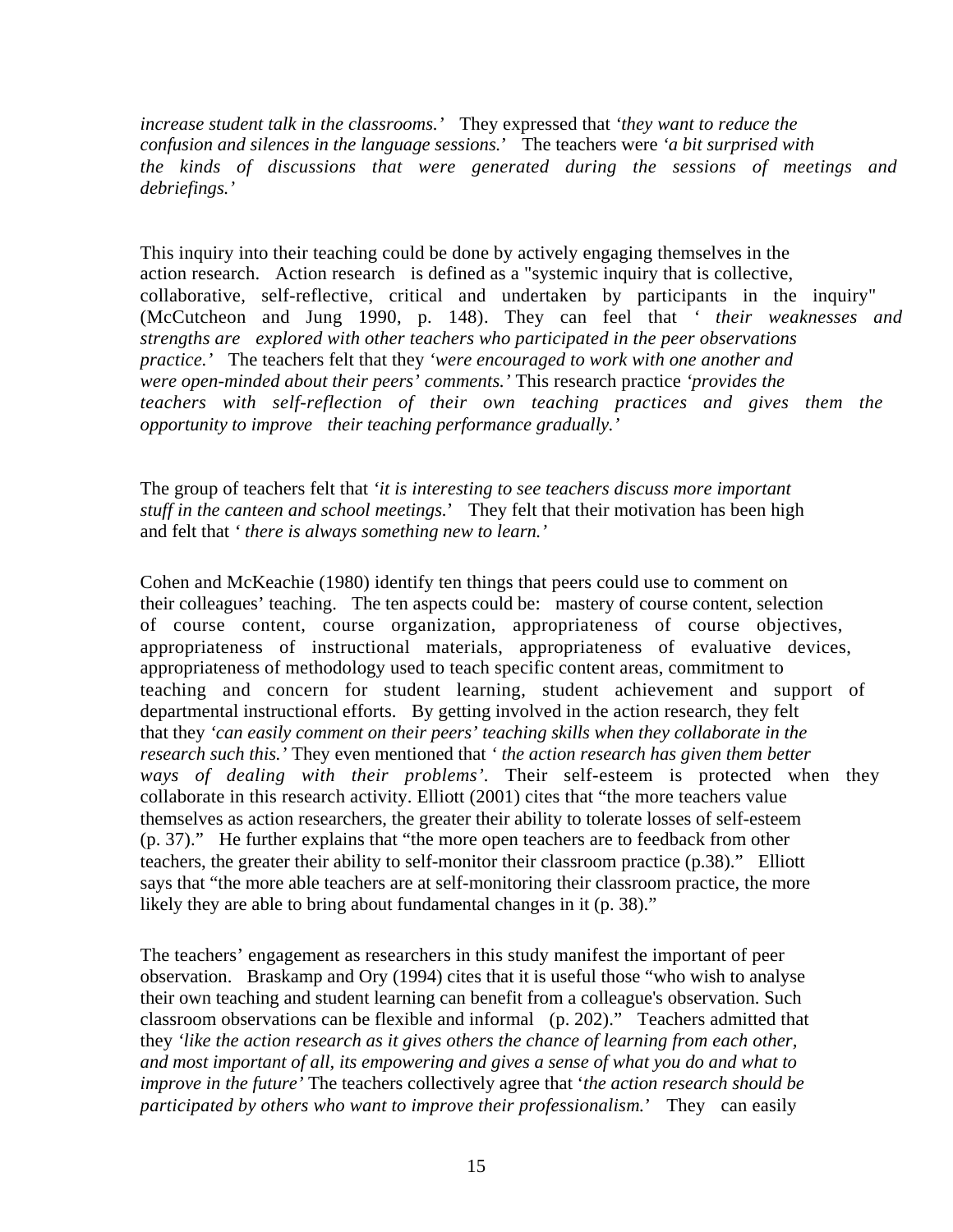comment on their peers' teaching as it is intended to improve their teaching performance.'

The action research allows them to focus not only the teaching skills but also the students' learning. The teachers collaborate to ensure that they follow good model for teaching students. A lot of aspects of teaching could be examined when teachers involve in the study. According to Biggs (2000, p. 25), "the critical components may include:

- 1. The curriculum that we teach.
- 2. The teaching methods that we use.
- 3. The assessment procedures that we use, and methods of reporting results.
- 4. The climate that we create in our interactions with students.
- 5. The institutions al climate, the rules and procedures we have to follow".

Teachers work together as a team to ensure that teaching is improved over time. One of the teachers said that *'teaching is developed gradually, teachers should involve in getting their practice observed.'* Susman and Evered (1978) view a general action research project as a cyclical process comprising five stages: diagnosing, action planning, action taking, evaluating, and specifying learning. Teachers *'can certainly diagnose their problems by observing others.'* Action research is aimed at contributing both to the practical concerns of people in an immediate problematic situation and to the goals of social science by joint collaboration within a mutually acceptable ethical framework" (Rapoport, 1970, p. 499 as cited in McKernan, 1991, p. 4). Therefore, teachers should take advantage of getting others to observe their teaching skills in order to reduce the problems they face when teaching. The teachers *'would like to see more of their peers involved in the action research as they benefit from the sessions held.'* They also rejoiced the ideas of collaboration and network of teachers from other schools. They were enthusiastic as *'it gives the opportunity in learning from one another especially with teachers who tech the same subject.'*

This study is important for teachers to pursue as "learning involves the active construction rather than the passive construction of meaning" (Elliott, 2001, p. 151). Since teaching aims to enable or facilitate the development of pupils' natural powers of understanding, the action research provides the space for teachers to focus on their teaching and learning through a social practice of action research (Elliott, 2001). By engaging in the research activity, teachers can become researcher who would theorise and generalise to theories based on what is found in their classrooms (Yin, 1994).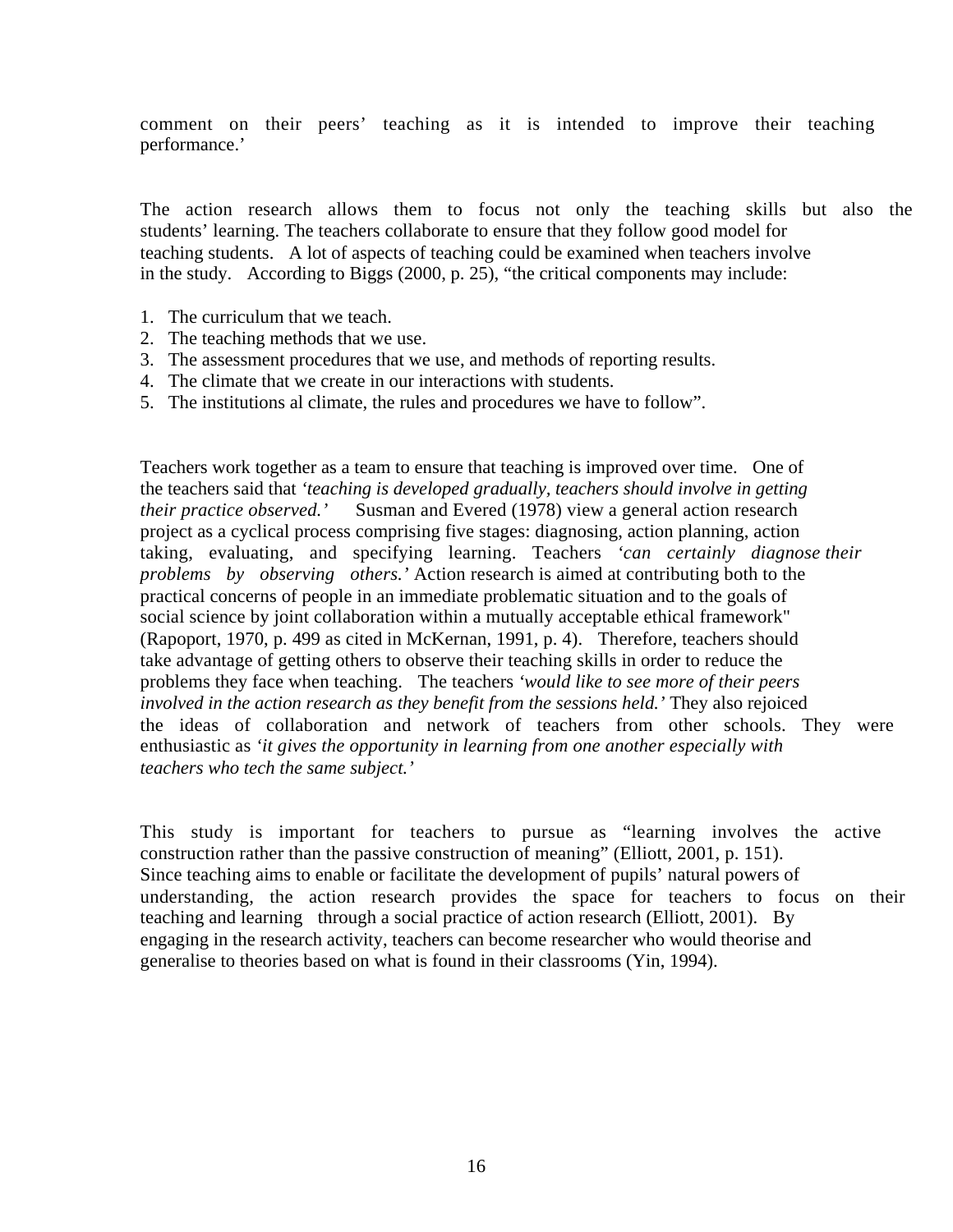## **RECOMMENDATIONS**

Professionalism among teachers can be brought about "by giving teachers the time and training they need to engage in development of their practice through reflection" (Pike, 2002, p. 36). Even though "collaborative action research is difficult to initiate and maintain" (Anderson & Herr, 1999, p. 80), it should be encouraged among teachers as they can improve their teaching performance based on peer observation. It is vital for us to realise that teachers could appreciate comments if they know or have knowledge on peer observation.

Action research could be very useful for teachers to reflect and discuss their experiences openly with their colleagues. Through the action research process, the teachers would be helping one another to observe their teaching skills. Johnson and Johnson (2002) cite that the they become "partners by:

- 1. communicating openly;
- 2. being genuinely humble in acknowledging that they wanted to learn with and from us; treating teachers as fellow researchers whose perspectives and knowledge were valuable; negotiating ways of operating that took account of their needs and our needs;
- 3. sharing power and prestige; and
- 4. ensuring that the voice of school-based practitioners was heard in larger forums and in the 'written word' " (p. 73-74).

The following are some guidelines that one can use to encourage peer observation among teachers.

- 1. Administrators should support peer observations and make it less threatening
- 2. Training should be given so that teachers are not threatened;
- 3. Teachers should appoint advisors from local schools or university nearly;
- 4. Persons leading the peer observation should ensure that observation should be made as an educational learning experience;
- 5. Teachers should be informed of the observation process;
- 6. Teachers should be comfortable to choose their peer observer;
- 7. All observations are to be documented so that they are taken seriously in helping their peers;
- 8. Discussions should be held constantly so that it does not lose its momentum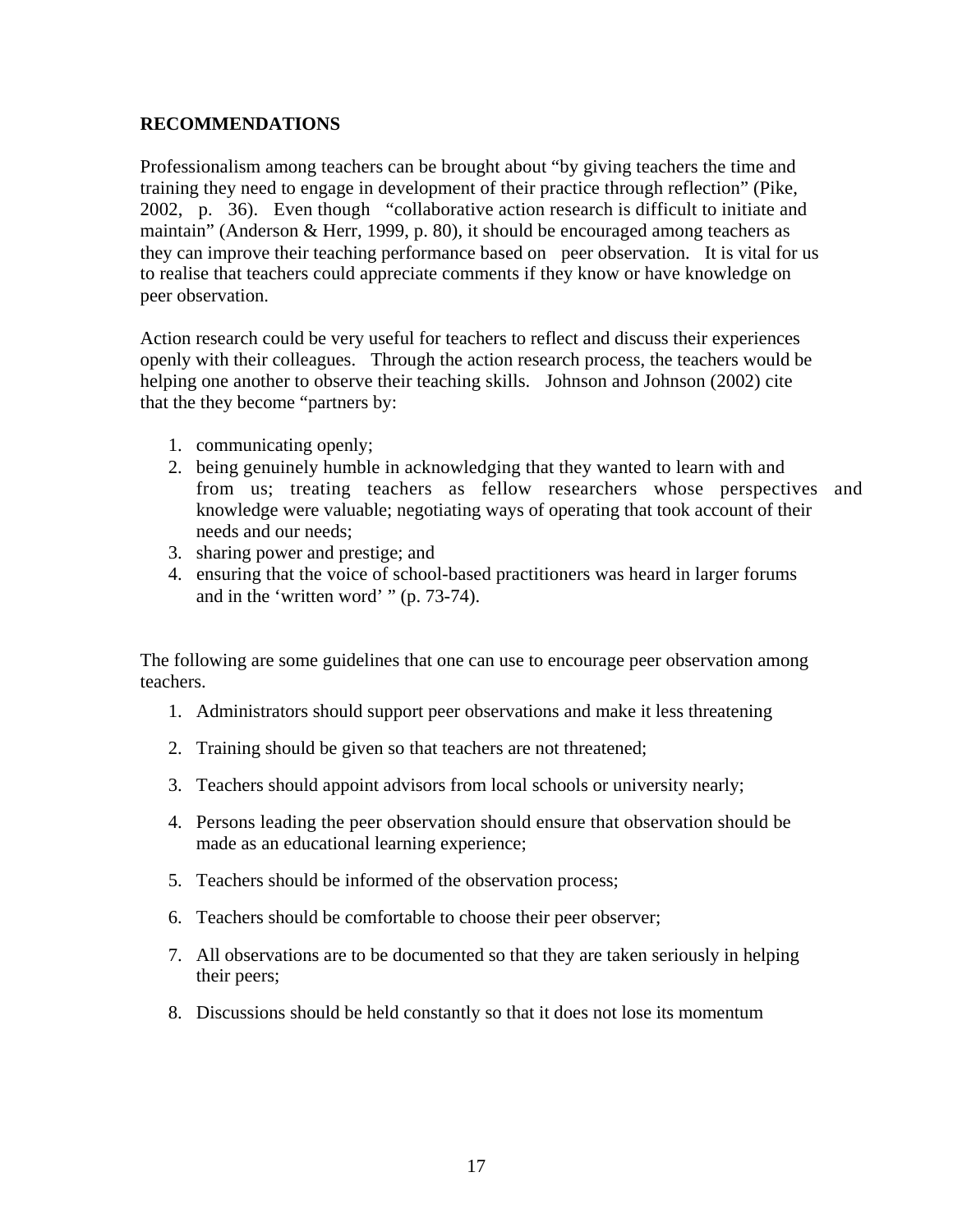#### **CONCLUSION**

Action research through peer observation should encourage teachers to focus on their teaching practices. This kind of collaboration is vital as it provides ways for "the academics and the school-based practitioners to work together to develop processes to promote increased critical reflection" (Johnson and Johnson, 2002, p. 80). The action research provides a platform for them to discuss issues concerning teaching and learning problems. Action research as it provides forum for discussions should be fully supported by school administrators. Teachers and their peers could collaborate and discuss their teaching problems and get solutions if necessary. Teachers should always be encouraged to discuss their problems in healthy discussions through action research team. TST as it involves commitment must try to monitor teachers' reactions and identify different approaches in making TST more effective support network among teachers. TST through action research would provide a mechanism for better teaching and learning. Teachers as agents of change must be helped to express their problems related to teaching via action research that "enables them to accommodate the current emphasis on literacy within their favoured 'personal growth' version of their subject (Johnson and Johnson, 2002, p. 40). Such action research collaboration is very useful as it enables teachers to get informed feedback on their teaching and to have a fruitful forum for constructive discussions among themselves. As a research forum to inculcate "values of collegiality and shared responsibility" (Johnson and Johnson, 2002, p.36), we could see "the flowering of empowered teachers" (Wideen et al., 1988, p.159 cited in Stanulis et al., 2002, p. 46). TST can further trigger discussion of mutual observation of teaching. Thus, continuous improvement for quality teaching could be achieved through appropriate and conducive as well as active collaboration.

#### **REFERENCES**

- Altrichter, H., Posch, P. and Somekh, B. (2000) *Teacher Investigate their Work: an introduction to the methods of action research*, London: Routledge.
- Anderson, G. & Herr, K. (1999) The New Paradigm Wars: is there room for rigorous practitioner knowledge in schools and universities, *Educational Researcher*, 28 (5), pp. 12 – 21, 40.
- Bassey, M. (1995) *Creating Education through Research*, Newark: Kirklington Moor.
- Braskamp, Larry A., Brandenburg, Dale C., and Ory, John C. (1984) *Evaluating Teaching Effectiveness*: A Practical Guide. Beverly Hills; Sage Publications, Inc.
- Calhoun, E.F. (1994). *How to Use Action Research in the Self-Renewing School,* Alexandria, VA: ASCD.
- Capel, S., Leask, M. and Turner, T. (1997) *Starting to Teach in the Secondary School: a companion for newly qualified teacher*, London: Routledge.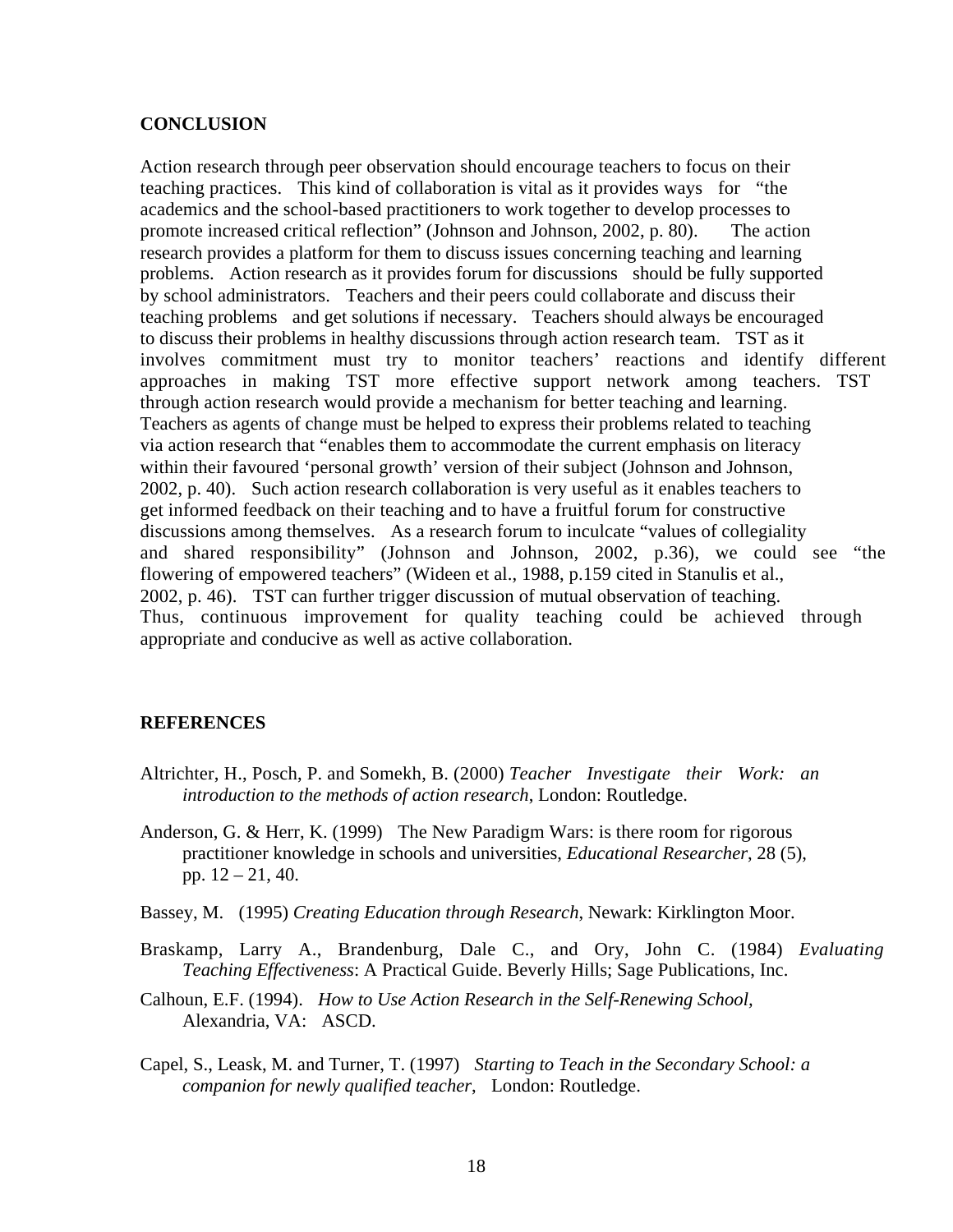- Cohen, P. A., and McKeachie, W. J. (1980) *The Role of Colleagues in the Evaluation of College Teaching,* Improving College and University Teaching, 1980, 28, 147-154.
- Dadds, M. (2002) Taking Curiosity Seriously: the role of awe and Wanda in researchbased professionalism, *Educational Action Research*, 10, pp. 9 - 26.
- Gagne, R., Briggs, L., & Wager, W. (1992) *Principles of Instructional Design*, Fort Worth: Harcourt Brace.
- Elliott, J. (2001) *Action Research fro Educational Change*, Milton Keynes: Open University press.
- Flanders, N.A. (1970) *Analysing Teacher Behaviour,* Reading, Mass: Addison-Wesley.
- Calhoun, E. (1993) Action research: Three approaches. *Educational Leadership*, 51 (2), 62-65.
- Goodwyn, A. & Findlay, K. (1999) The Cox Models Revisited: English teachers' views of their subject and the National Curriculum, *English in Education*, 33 (2), pp. 19-31.
- Hallam, S. and Ireson, J. (1999) Pedagogy in Secondary School, in Mortimore, P. (ed.), *Understanding Pedagogy and Its Impact on Learning,* London: Paul Chapman Publishing Ltd.
- Johnson, B. & Johnson, K. (2002) Learning from Warthogs and Oxpeckers: promoting mutualism in school and university research partnerships, *Educational Action Research,* 10, pp. 67– 82.
- Keating, J., Diaz-Greenberg, R., Baldwin, M.,Thousand, J. (1998) A Collaborative Action Research Model for Teacher Preparation Programs. *Journal of Teacher Education* 49 (5) (Nov-Dec, 1998) [online] Available http://ucerc.edu/teacherresearch/muhsdar0210-99.html [2002, October 20]
- Kemmis, S. (1993) Action research, in Hemmersley, M. (ed.) *Educational Research: current issues,* London: Open University Press/Paul Chapman.
- Kemmis, S. and McTaggart, R., (eds.) (1988) *The action research planner*, Victoria: Deakin University.
- Kyriacou, C. (1998) *Effective Teaching Skills*, Cheltenham: Stanley Thornes (Publishers) Ltd.
- McCutcheon, G., and Jurg, B., (1990) Alternative Perspectives on Action Research, *Theory into Practice*, 24, 3.
- McBer, H. (2000) *Research into Teacher Effectiveness: A Model of Teacher Effectiveness.*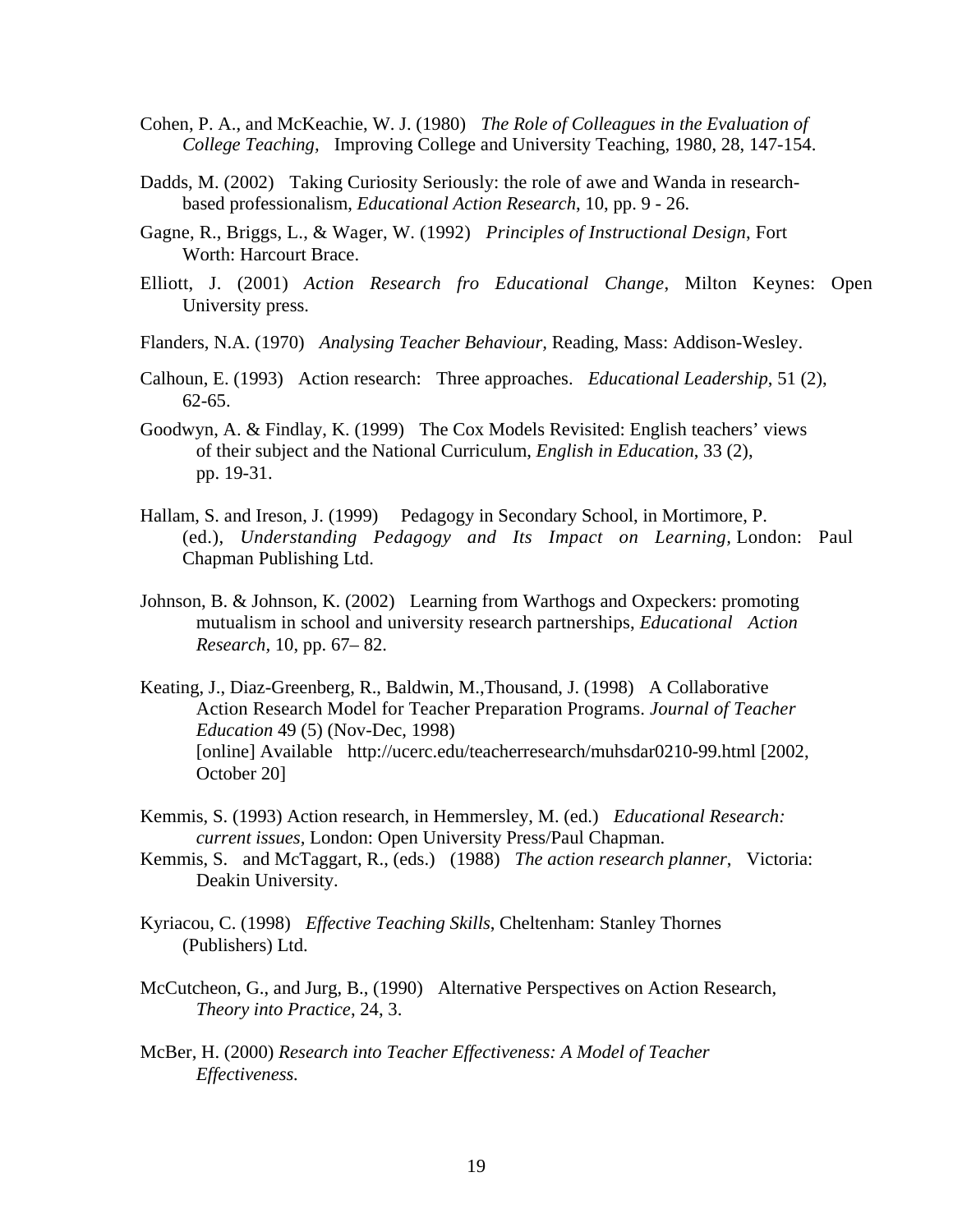- McKernan, J., (1988) *The Countenance of Curriculum Action Research: Traditional, Collaborative and Critical-Emancipatory Conceptions.* Journal of Curriculum and Supervision, 3,(34 Spring:173-200 as cited in McKernan, J., (1991). Curriculum Action Research. A Handbook of Methods and Resources for the Reflective Practitioner London: Kogan Page.
- McKernan, J., (1991) *Curriculum Action Research: A Handbook of Methods and Resources for the Reflective Practitioner,* London: Kogan Page
- McTaggert, R., (1992) *Action Research: Issues in Theory and Practice*, Keynote address to the Methodological Issues in Qualitative Health Research Conference, Friday November 27th, 1992], Geelong: Deakin University
- Morrison, G., Ross, S. and Kemp, J. (2001) *Designing Effective Instruction*, New York: John Wiley & Sons Inc.
- Pike, M.A. (2002) Action Research for English Teaching: ideology, pedagogy and personal growth, *Educational Action Research*, 10, pp. 27 – 44.
- Rapoport, R.N. (1970) Three Dilemmas in Action Research, Human Relations, 23(6), pp. 499-513.
- Reigeluth, C. M. (2001) *What Are Instructional Strategies and Theories?*, [online] Available: http://php.indiana.edu/~reigelut/3.1inst.html [2001, April, 30].
- Ruddock, J. and Hopkins, D. (1985) *Research as a Basis for Teaching: readings from the work of Lawrence Stenhouse*, London: Heinemann.
- Schon, D. A. (1983) *The reflective practitioner*. New York: Basic Books.
- Shannon, P. (1990). Commentary: Teachers are researchers. In M. Olson (ed.), *Opening the door to classroom research*, pp. 141-54. Newark, DE: International Reading Association.
- Smith, P.L. & Ragan, T.J. (1993) *Instructional Design*, New York: Macmillan Publishing Company.
- Stanulis, R.N., Campbell, P.E. & Hicks, J. (2002) Finding Her Way: a beginning teacher's story of learning to honour her own voice in teaching, *Educational Action Research*, 10, pp. 45 – 65.
- Stenhouse, L. (1975) *An Introduction to Curriculum Development*, London: Heinemann.
- Stocking, K. (1990) *Letters from Leclanau: Essays on people and place*, Ann Arbor: University of Michigan Press.
- Strauss, A. & Corbin, J. (1990) *Basics of Qualitative Research, Grounded Theory, Procedures and Techniques,* Newbury Park, CA: Sage.

Susman G.I. and. Evered, R.D. (1978), An Assessment of the Scientific Merits of Action